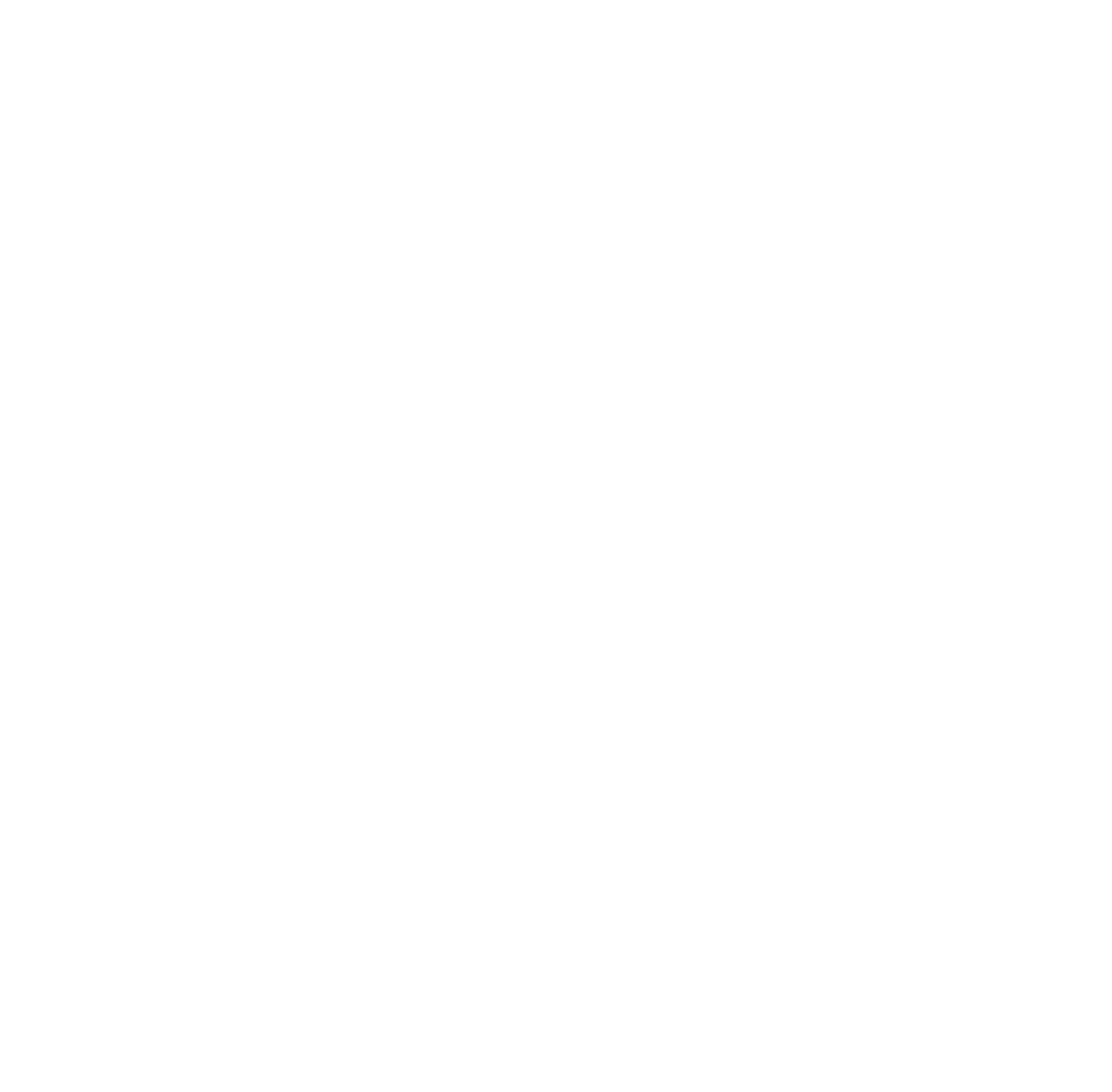**WARNING:** Breast implants have been associated with the development of cancer of the immune system called Breast Implant Associated Anaplastic Large Cell Lymphoma (BIA-ALCL). More detailed information can be found inside on BIA-ALCL section.

Patients with breast implants should have regular clinical follow-up with their surgeon.

# **Directions For Use Sterile Silicone Breast Implants Motiva Implant Matrix® Establishment Labs**

# **INTRODUCTION**

The aim of this Product Insert is to provide an overview of essential information about Establishment Labs Sterile Silicone Breast Implants Motiva Implant Matrix<sup>®</sup>, including device description, indications for use, contraindications, warnings, precautions, relevant topics that must be discussed with the patient, adverse events, other reported conditions, returned goods policy, product evaluation, warranty and medical device reporting.

# **DEVICE DESCRIPTION**

Establishment Labs Sterile Silicone Breast Implants Motiva Implant Matrix® are mammary augmentation/ reconstruction devices constructed of successive cross-linked layers of silicone elastomer and a low diffusion barrier shell technology that provide these implants their elasticity and integrity. All implants are composed of the above described shell, a patch, and silicone gel fill. The shell is filled with ProgressiveGel™ PLUS or ProgressiveGel™ ULTIMA®, an Establishment Labs silicone gel proprietary formula. All silicone raw materials are supplied by a FDA approved source in the USA.

The following are the reference ranges of Establishment Labs Sterile Silicone Breast Implants Motiva Implant Matrix®:

| Motiva Implant Matrix <sup>®</sup> - Round |       |             |       |             |        |             |          |              |
|--------------------------------------------|-------|-------------|-------|-------------|--------|-------------|----------|--------------|
|                                            |       | <b>MINI</b> |       | <b>DEMI</b> |        | <b>FULL</b> |          | <b>CORSÉ</b> |
| Base (cm)                                  | P(cm) | $V$ (cc)    | P(cm) | $V$ (cc)    | P (cm) | V (cc)      | $P$ (cm) | $V$ (cc)     |
| 8.5                                        | 2.2   | 105         | 3.1   | 135         | 3.5    | 145         | 4.0      | 180          |
| 9                                          | 2.3   | 125         | 3.3   | 155         | 3.7    | 175         | 4.2      | 210          |
| 9.5                                        | 2.4   | 140         | 3.4   | 180         | 3.9    | 205         | 4.5      | 240          |
| 9.75                                       | 2.4   | 150         | 3.4   | 190         | 4.0    | 220         | 4.6      | 260          |
| 10                                         | 2.5   | 160         | 3.5   | 205         | 4.1    | 235         | 4.8      | 280          |
| 10.25                                      | 2.5   | 170         | 3.5   | 215         | 4.2    | 255         | 4.9      | 300          |
| 10.5                                       | 2.6   | 185         | 3.6   | 230         | 4.3    | 275         | 5.1      | 325          |
| 10.75                                      | 2.6   | 205         | 3.7   | 245         | 4.4    | 295         | 5.2      | 350          |
| 11                                         | 2.7   | 220         | 3.8   | 265         | 4.5    | 315         | 5.4      | 380          |
| 11.25                                      | 2.7   | 230         | 3.8   | 285         | 4.6    | 335         | 5.5      | 410          |
| 11.5                                       | 2.8   | 245         | 3.9   | 300         | 4.7    | 355         | 5.7      | 440          |
| 11.75                                      | 2.8   | 260         | 3.9   | 320         | 4.8    | 375         | 5.8      | 475          |
| 12                                         | 2.9   | 275         | 4.0   | 340         | 4.9    | 400         | 6.0      | 510          |
| 12.25                                      | 2.9   | 290         | 4.0   | 360         | 5.0    | 425         | 6.1      | 550          |
| 12.5                                       | 3.0   | 310         | 4.1   | 380         | 5.1    | 450         | 6.3      | 590          |
| 13                                         | 3.1   | 360         | 4.3   | 425         | 5.3    | 500         | 6.6      | 650          |
| 13.5                                       | 3.2   | 400         | 4.A   | 475         | 5.5    | 550         | 6.9      | 725          |
| 14                                         | 3.3   | 430         | 4.5   | 525         | 5.7    | 625         | 7.2      | 825          |
| 14.5                                       | 3.4   | 475         | 4.6   | 575         | 5.9    | 700         | 7.5      | 925          |
| 15                                         | 3.5   | 525         | 4.8   | 625         | 6.1    | 775         | 7.8      | 1050         |



# **INDICATIONS**

Establishment Labs Sterile Silicone Breast Implants Motiva Implant Matrix® are indicated for the following procedures in female patients:

- **Breast augmentation for women of at least 18 years old,** including previous augmentation to increase the breast size and revision surgery to correct or improve the result of a previous breast augmentation surgery.
- **Breast Reconstruction.** Breast reconstruction, including previous reconstruction to replace breast tissue that has been removed due to cancer or trauma, or that has failed to develop properly due to a severe breast anomaly, as well as revision surgery to correct or improve the results of a previous breast reconstruction surgery.

# **CONTRAINDICATIONS**

Breast augmentation with implants is contraindicated in:

- Women with existing carcinoma of the breast, without mastectomy.
- Women with advanced fibrocystic disease considered premalignant, without accompanying subcutaneous mastectomy.
- Women with active infections.
- Women who are currently pregnant or nursing.
- Women with any disease, including uncontrolled diabetes, which is clinically known to impact wound-healing ability.
- Women who show tissue characteristics clinically incompatible with mammoplasty, such as tissue damage resulting from radiation, inadequate tissue, compromised vascularity or ulceration.
- Women with any condition or treatment determined by the surgeon to constitute an uniustifiable surgical risk (e.g., unstable cardiovascular disease, coagulopathies, chronic pulmonary problems, etc).

## **WARNINGS**

Care during surgical insertion and subsequent procedures:

- Do not allow sharp instruments, such as scalpels or needles, to come in contact with the device during the implantation or other surgical procedures. Patients should be instructed to inform other treating physicians to also observe this warning.
- Do not immerse the implant in iodine solution. If iodine solution is used in the pocket, make sure that it is rinsed thoroughly with deionized water so that no residual solution remains in the pocket.
- Do not allow the implant to come in contact with cauterization devices.
- Do not alter the implant or attempt to repair or insert a damaged implant.
- Ensure no excessive force is applied to a very small area of the shell during insertion of the device throughout the incision. Instead, apply force over as large an area of the implant as possible during insertion. Excessive forces can lead to implant failure by either gel fracture or implant rupture.
- The incision should be of appropriate length to accommodate the volume and profile of the implant. This will reduce the potential for creating excessive stress to the implant when inserting it. Forcing implants through a very small opening may result in local weakening of the breast implant shell potentially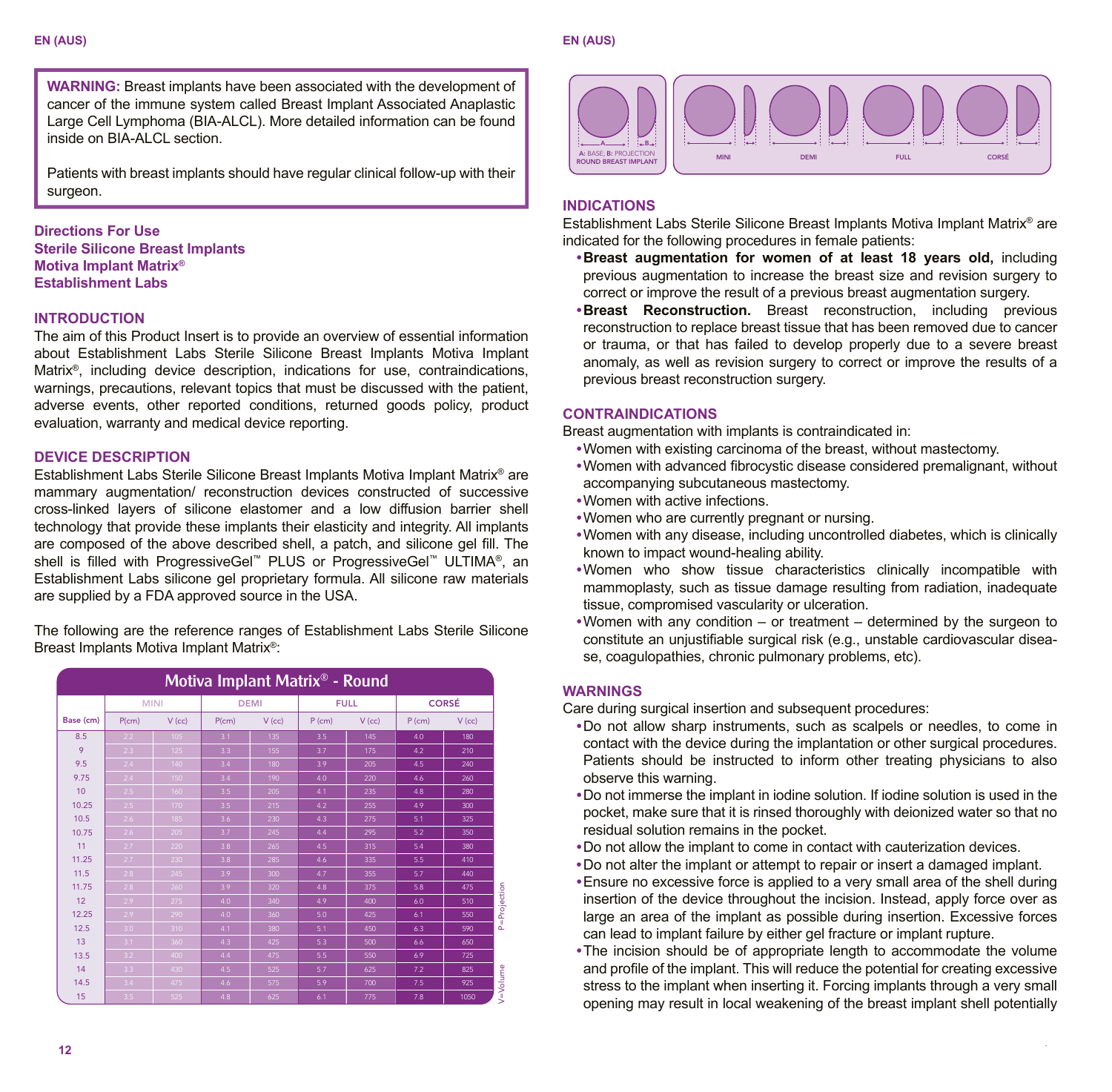leading to shell damage, gel fracture and possible implant rupture.

- Periareolar and axillary incision sites may make the insertion more difficult, increasing the risk of damage to the implant. Periareolar incision may considerably reduce the possibility of future breastfeeding.
- Do not use the periumbilical approach to place the implant.
- Avoid creating wrinkles or folds in the device during the insertion. It is recommended to run a finger around the implant before closing to make sure the implant is flat.
- Do not place more than one implant per breast pocket.
- Do not treat capsular contracture by closed capsulotomy or forceful external compression, which will likely produce implant damage, rupture, folds, and/ or hematoma.
- Procedures such as open capsulotomy, breast pocket revision, hematoma/ seroma aspiration, biopsy, and lumpectomy might result in damage to the implant shell, so they must be carefully performed. Care should be taken when re-positioning the implant during subsequent procedures to avoid contamination of the implant. Use of excessive force during any subsequent procedure can contribute to local weakening of the breast implant shell, potentially leading to shell damage and possible implant rupture.
- Do not re-use or re-sterilize any product that has been previously implanted. Breast implants are intended for single use only.
- Do not use microwave diathermy in patients with breast implants, as it has been associated with tissue necrosis, skin erosion, and implant extrusion.

# **PRECAUTIONS**

# **1. Specific Populations**

Safety and effectiveness of breast augmentation surgery have not been established for the following populations and/or conditions:

- Patients with autoimmune diseases (e.g., lupus, scleroderma).
- Patients whose immune system is compromised (e.g., currently receiving immunosuppressive therapy such as steroids).
- Patients with conditions or medications that may interfere with wound healing ability (e.g., poorly controlled diabetes, or corticosteroid therapy) or blood clotting (e.g., concomitant Warfarin therapy).
- Patients with reduced blood supply to breast or overlying tissue.
- Patients undergoing radiation therapy.
- Women with ptotic breasts where nipples fall below the inframammary fold, without concurrent mastopexia.
- Previous repeated contour correction failures.
- Patients with clinical diagnosis of depression or other mental health disorders, including BDD (body dysmorphic disorder) and eating disorders. The patient should be advised to discuss any history of mental health disorders with her surgeon prior to surgery. Patients with a diagnosis of depression, or other mental health disorders, should wait until stabilization of these conditions prior to undergoing breast implant surgery.
- There may be other patients with complicated medical histories, who are judged to present risk factors that might interfere with the safety and effectiveness of the breast implant surgery. As with any surgical procedure, the patient's medical history should be carefully reviewed to ensure that she is an appropriate candidate for breast implant surgery.

#### **2. Surgical Precautions**

**Preliminary product examination–** Immediately before insertion, examine the device by gently manipulating it while carefully checking for rupture, gel fracture, leakage sites or particulate contamination.

**Surgical technique and implant selection–** There are several surgical techniques that can be used to perform the implantation of a silicone gel-filled breast implant. Therefore, the surgeon is advised to use his/her clinical judgment in choosing the procedure that is best for the patient, consistent with this product insert. The incision should be of appropriate length to accommodate the volume and profile of the implant with highly cohesive gel. This will reduce the potential for creating excessive stress to the implant when inserting it. Forcing implants through a very small opening may result in damage to the implants gel and possible ruptures or gel fractures. After setting realistic aesthetic goals that assure mutual understanding between doctor and patient, the surgeon must choose from current and accepted surgical techniques to minimize the incidence of adverse reactions and achieve the best results.

The implant size should be consistent with the patient's chest wall dimensions, including base width measurements, characteristics of the tissue and projection of the implant.

Textured implants, larger implants, subglandular placement, and an insufficient amount of tissue available to cover the implant may cause them to be more palpable.

Implants of larger sizes may increase the risk of complications such as extrusion, hematoma, infection, palpable implant folds, and visible skin wrinkling.

**CAUTION:** Only surgeons with qualified training and certified by the corresponding national medical board of their countries should use this product. The use of this product by unqualified practitioners may result in extremely poor aesthetic outcomes and serious adverse effects.

# **RELEVANT TOPICS THAT MUST BE DISCUSSED WITH THE PATIENT**

#### *Patient Counseling Information*

This document and the information for the patient must be carefully reviewed before counseling a patient about Establishment Labs Sterile Silicone Breast Implants Motiva Implant Matrix® and breast augmentation surgery. Doctors must thoroughly read and understand the contents of these document and make sure that any questions or concerns have been resolved prior to proceeding with use of the device. Breast implant surgery is an elective procedure, and the patient must understand its potential risks and benefits in order to make an informed decision. For this reason, the patient should be instructed to read the document called **"DOC-001004 Information for the patient breast augmentation and reconstruction with Motiva Implants®".** The doctor must discuss with the patients sections on warnings, contraindications, precautions, important factors to consider, complications and all other aspects of the document. The physician should inform the patient about the potential complications and that medical management of serious complications may include additional surgery and explanation.

#### *Informed Consent*

Each patient should be given the Establishment Labs **"DOC-001004 Information for the patient breast augmentation and reconstruction**  with Motiva Implants<sup>®</sup>" during her surgical consultation. It is the surgeons<sup>'</sup> responsibility to ensure this happens and it is a requirement for the use of the device. The patient must be given enough time to read and completely understand the information regarding the risks, benefits and recommendations associated with silicone gel-filled breast implant surgery.

In order to document a successful informed decision process, the patient, a witness and the surgeon should sign the **"Informed Consent Document"**, which will be part of the patient's medical file.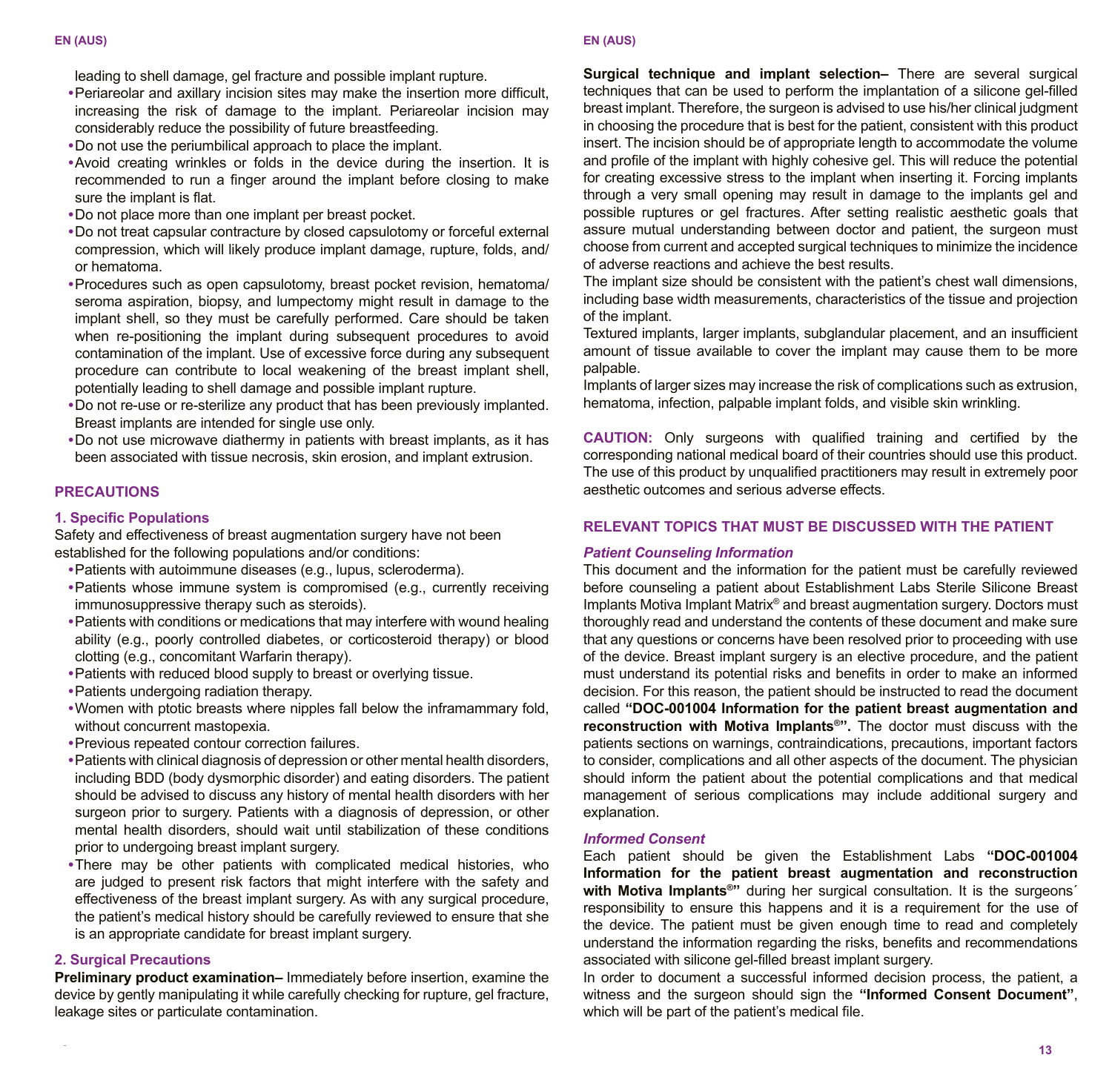Some of the relevant topics patients need to be aware of when considering the use of silicone gel-filled breast implants are:

**Rupture–** Breast implants can rupture when the shell develops a tear or hole. Rupture can occur at any time after implantation, but it is more likely to happen when the implant has been in place for a long time. Rupture of a silicone gel-filled breast implant is most often silent (the patient does not experience any symptoms and there are no physical signs of changes with the implant) rather than symptomatic. Therefore, patients should be advised to have regular MRIs over their lifetime to screen for silent rupture even if they are not having any apparent problems. The first MRI should be performed at 3 years postoperatively, then regularly at 2-year intervals, and the images submitted to the treating surgeon. Patients should be provided with a list of radiology centers with experience with breast implant MRI to scan for signs of rupture. The importance of these MRI evaluations should be emphasized. If rupture is noted on an MRI, the patient should be strongly encouraged to have her implant removed.

**Gel Fracture–** Gel fracture can occur with cohesive silicone and occur most frequently as a consequence of subjecting the implant to excessive compression forces during the implantation. Alternatively, gel fracture can occur due to the development of capsular contracture and may result in device distortion.

**Mammography–** Patients should be advised to have routine mammography performed according to their surgeon's recommendations. The importance of these exams should be emphasized. Patients should be instructed to inform their examiners about the presence, type, and placement of their implants, and to request a diagnostic mammography, rather than a screening mammography. Breast implants may complicate the interpretation of mammographic images by obscuring underlying breast tissue and/ or by compressing overlying tissue. Accredited mammography centers, technicians with experience in examining patients with breast implants and the use of displacement techniques are needed to adequately visualize breast tissue in the implanted breast. Pre and post-surgical mammographies may be performed to determine a baseline for routine future studies in augmentation patients.

**Explantation–** Implants are not lifetime devices, and there is a possibility that patients will undergo implant removal(s), with or without replacement, over the course of their life. When implants are explanted without replacement, changes to the patient's breasts may be irreversible. Complication rates are higher following revision surgery (removal with replacement).

**Reoperation–** Rupture, unacceptable cosmetic outcomes (dimpling, wrinkling, and other potentially permanent cosmetic changes of the breast) and other complications may require additional surgeries to the patient´s breasts. Patients should be advised that their risk of future complications increases with revision surgery as compared to primary augmentation or reconstruction surgery. For example, the risk of severe capsular contracture doubles for both augmentation and reconstruction patients with implant replacement compared to first time implantation. There is a risk of an accidental compromise of implant shell integrity during reoperation, potentially leading to product failure.

**Infection–** Signs of acute infection reported in association with breast implants include edema, erythema, tenderness, pain, and fever. As with other invasive surgeries, Toxic Shock Syndrome (TSS), a life-threatening

condition, has been reported in rare instances following breast implant surgery. Symptoms of TSS occur suddenly and can include high fever (102°F, 38.8°C or higher), vomiting, diarrhea, sunburn-like rash, red eyes, dizziness, lightheadedness, muscle aches and drops in blood pressure, which may cause fainting. Patients should immediately contact their physician for diagnosis and treatment if any of these symptoms occur.

**Breast Examination Techniques–** Patients should perform breast selfexaminations monthly and be shown how to distinguish the implant from their breast tissue. The patient should not manipulate or squeeze the implant excessively. The patient should be told that the presence of lumps, persistent pain, swelling, hardening, or change in the implant shape could suggest symptomatic rupture of the implant. If the patient has any of these signs, she should be advised to report them, and possibly have an MRI evaluation to screen for rupture.

**Lactation–** Breast implant surgery may interfere with the ability to successfully breast feed, either by reducing or eliminating milk production. Particularly, periareolar incision may considerably reduce the possibility of breast-feeding.

**Avoiding Damage During Treatment–** Patients should inform other treating physicians of the presence of implants to minimize the risk of damage to the implants.

**Topical Medications–** The patient should consult a physician or a pharmacist before the use of topical medicines (e.g. steroids) in the breast area.

**Trauma–** The patient should consult the surgeon or physician if any complications are suspected, in particular in the case of trauma or compression caused, for example, by extreme massaging of the breast region, by some sport activities or by using seat belts.

**Smoking–** Smoking may interfere with the healing process.

**Radiation to the Breast–** Establishment Labs has not tested the in vivo effects of radiation therapy in patients who have breast implants. The literature suggests that radiation therapy may increase the likelihood of capsular contracture, necrosis, and implant extrusion.

**Insurance Coverage–** Patients should check with their insurance company regarding coverage issues before undergoing surgery.

**Mental Health and Elective Surgery–** It is important that all patients seeking an elective procedure such as breast augmentation have realistic expectations that focus on improvement rather than perfection. Ask the patient to openly discuss, prior to surgery, any history of depression or other mental health disorders.

# *Postoperative Care:*

The patient should be advised that she will likely feel tired and sore for several days following the operation, and that her breasts may remain swollen and sensitive to physical contact for a month or longer. She also could experience a feeling of tightness in the breast area as the skin adjusts to the new breast size. The patient should avoid any strenuous activities for at least a couple of weeks but should be able to return to work within a few days. Breast massage may also be recommended as appropriate.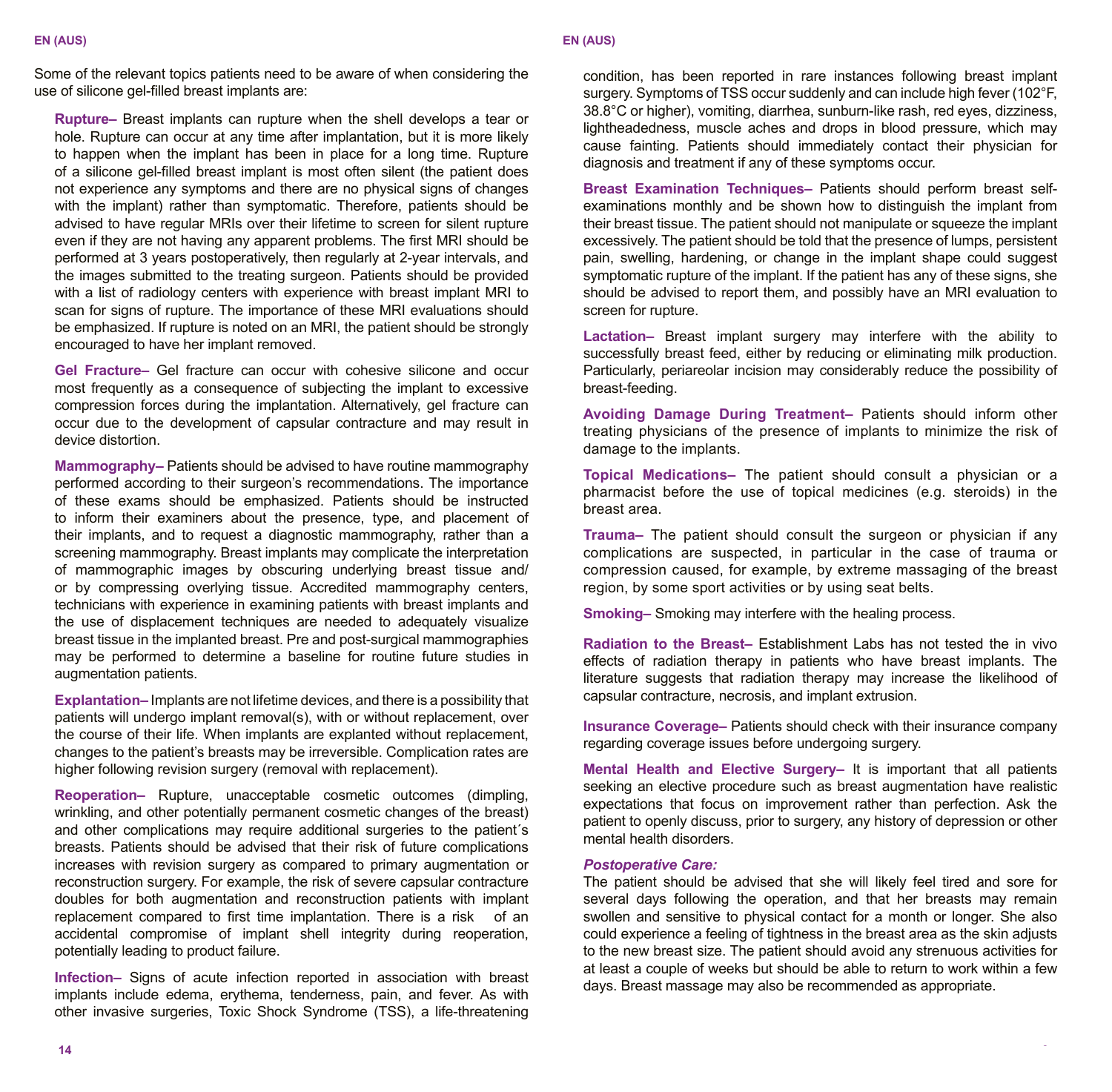#### *Life expectancy of the breast implant:*

Breast implants are not lifetime devices. However, the life expectancy of a silicone breast implant cannot be precisely estimated, as there are many factors beyond the manufacturer´s control that can affect the longevity of a device. The time period varies from woman to woman. Some women could need replacement surgery few years after the augmentation procedure while others can have their implants intact for 10-20 years. Therefore, the life expectancy of the implant cannot be guaranteed.

# **ADVERSE EVENTS**

If any of the following or other adverse events occurs fill out a complaint notification form, providing all available information on patients, product information, a reason for the complaint and a summary of the event and send it to https://motiva.health/support/.

Because breast implant surgery is more often performed using general anesthesia, it is associated with the same risks as other invasive surgical procedures. After breast implant surgery, patients might experience swelling, hardness, discomfort, itching, allergies, bruising, twinges and pain over the first few weeks. Potential adverse events that may occur with silicone gel-filled breast implant surgery include:

# **Capsular Contracture**

Normally, capsules of collagen fibers form as an immune response around a foreign body, such as a breast implant, tending to isolate it. Capsular contracture occurs when the capsule tightens and squeezes the implant. This can cause the implant to turn rigid (from slightly firm to quite hard) and the firmest ones can cause varying degrees of discomfort, pain and palpability. In addition to the firmness, capsular contracture can result in a deformed breast, visible surface wrinkling and/or displacement of the implant. Detection of breast cancer by mammography may also be more difficult. Capsular contracture may be more common following infection, hematoma, and seroma, and the chance of it happening may increase over time. Capsular contracture occurs more commonly in patients undergoing revision surgery than in patients undergoing primary implantation surgery. Capsular contracture is a risk factor for implant rupture, and it is the most common reason for reoperation in augmentation and reconstruction patients.

Capsular contracture is graded into 4 levels depending on its severity. Baker Grade I: the breast is normally soft and looks natural; Baker Grade II: the breast is a little firm but looks normal: Baker Grade III: the breast is firm and looks abnormal; Baker Grade IV: the breast is hard, painful, and looks abnormal. Patients should also be advised that additional surgery might be needed in cases where pain and/or firmness are severe (Baker Grades III or IV) and that capsular contracture may happen again after additional surgeries.

Correction of capsular contracture may require surgical removal or release of the capsule, or removal and possible replacement of the implant itself. Closed capsulotomy (external manipulation of the capsule in order to "pop" the tissue capsule and open it up) used to be a common procedure for treating capsular contracture, but most manufacturers, including Establishment Labs, contraindicate it because it can cause implant rupture.

#### **Rupture**

Breast implants can potentially remain intact for decades in the body, but all such devices will fail at some point.

Breast implants rupture when the shell develops a tear or hole. Rupture can occur at any time after implantation, but it is more likely to occur the longer

#### **EN (AUS) EN (AUS)**

the implant is in place. The following may cause implants to rupture: damage by surgical instruments, implant stress and weakening during implantation, age and design of the implant, submuscular rather than subglandular location, occurrence of post-operatory hematomas or seromas, folding or wrinkling of the implant shell, excessive force to the chest (e.g., during closed capsulotomy, which is contraindicated), trauma, compression during mammographic imaging, and severe capsular contracture.

Silicone gel-filled implant ruptures are most often silent. (MRI examination is currently the best screen method for silent rupture.) This means that most of the time neither doctor nor patient will know if the implant has a tear or hole in the shell. This is why a first MRI is recommended after 3 years, and then at regular intervals every 2 years thereafter, to screen for ruptures. Sometimes there are symptoms associated with gel implant rupture, such as lumps surrounding the implant or in the armpit, change or loss of size or shape of the breast or implant, pain, tingling, swelling, numbness, burning, or hardening of the breast.

When MRI findings of rupture are found, or if there are signs or symptoms of rupture, the implant should be removed, with or without replacing it. If the patient develops symptoms that suggest implant rupture, she should be told to have an MRI evaluation to screen for rupture.

If rupture occurs, silicone gel may either remain within the scar tissue capsule surrounding the implant (intracapsular rupture), move outside the capsule (extracapsular rupture), or move beyond the breast (migrated gel). There is also a possibility that rupture may progress from intracapsular to extracapsular and beyond.

Below is a summary of information related to the health consequences of implant rupture, which **have not been fully established**, in women who had a variety of implant models from different manufacturers.

- Local breast complications that were associated with rupture in the literature include breast firmness, a change in breast shape or size, and breast pain. These symptoms are not specific to rupture and may be also experienced by women who have capsular contracture.
- There have been rare reports of gel migration to nearby tissues such as the chest wall, armpit, or abdominal wall, and to more distant locations down the arm or into the groin. This has led to nerve damage, granuloma formation and/or breakdown of tissues in direct contact with the gel in a few cases. There have been reports of silicone presence in the liver of patients with silicone breast implants. Movement of silicone gel material to lymph nodes in the armpit also has been reported, even in women without evidence of rupture, leading to lymphadenopathy.
- Concerns have been raised over whether ruptured implants are associated with the development of connective tissue or rheumatic diseases and/ symptoms such as fatigue and fibromyalgia. A number of epidemiology studies have evaluated large populations of women with breast implants from a variety of manufacturers and implant models. These studies do not support an association of breast implants and rheumatic disease.

#### **Gel Fracture**

Gel fracture is defined as a fissure or crack in the gel that occurs when the filler is forcibly separated by exceeded intrinsic forces. As a result, the shape is irrevocably lost requiring replacement. (Jill Baker et all,2016).

Gel fractures can occur with cohesive silicone and occur most frequently as a consequence of subjecting the implant to excessive compression forces during the implantation. Alternatively, gel fracture can occur due to the development of capsular contracture and may result in device distortion.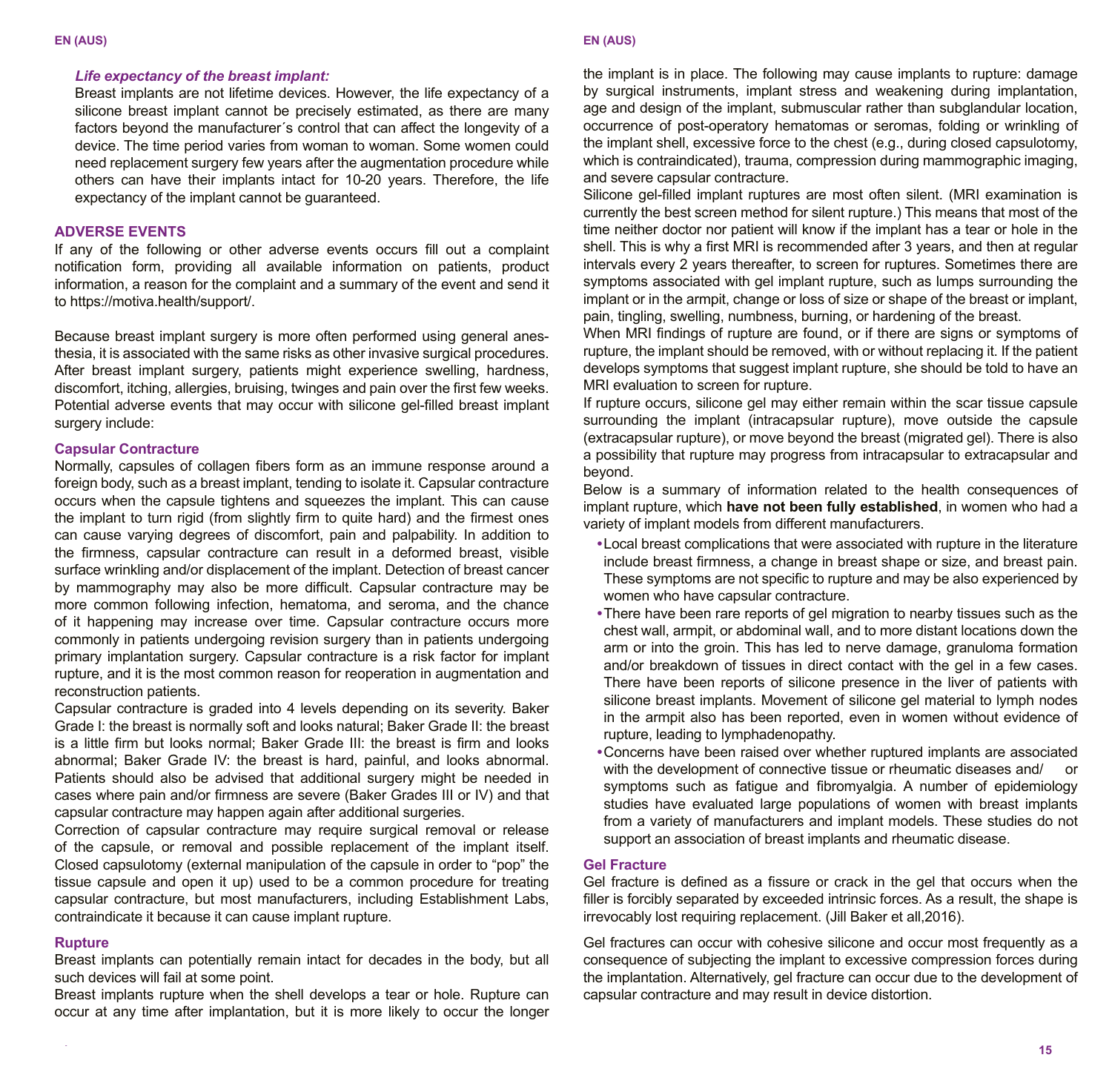Be advised that during device insertion excessive force should not be applied to a small area of the shell. Instead, apply force over as large an area of the implant as possible.

The incision should be of appropriate length to accommodate the volume and profile of the implant with highly cohesive gel. This will reduce the potential for creating excessive stress to the implant when inserting it. Forcing implants through a very small opening may result in damage to the implants gel and possible ruptures or gel fractures.

Gel fracture can be detected by ultrasound or magnetic resonance imaging (MRI). The majority of gel fractures are clinically undetectable.

# **Pain**

Most women undergoing augmentation or reconstruction with a mammary implant will experience some post-operatory breast and/or chest pain. While this pain normally recedes in most women as they heal after surgery, it can become a chronic problem in other women.

Hematoma, migration, infection, implants that are too large, or capsular contracture can cause chronic pain. Sudden, severe pain may be associated with implant rupture. The surgeon should instruct the patient to immediately report if there is significant pain or if pain persists.

# **Changes in Nipple and Breast Sensation**

Breast surgery can result in an increased/decreased breast and/or nipple sensitivity. Typically the sensation is lost after complete mastectomy where the nipple itself is removed, and can be severely lessened by partial mastectomy. The range of changes varies from intense sensitivity to no feeling in the nipple or breast following surgery. While some of these changes can be temporary, they can also be permanent, and may affect the patient's sexual response or ability to nurse.

#### **Infection**

Infection can occur with any surgery or implant. Most infections resulting from surgery appear within a few days to weeks after the operation. However, infection is possible at any time after surgery. In addition, breast and nipple piercing procedures may increase the possibility of infection. Infections in tissue with an implant present are harder to treat than infections in tissue without an implant. If an infection does not respond to antibiotics, the implant may have to be removed, and another implant may be placed after the infection is resolved. As with other surgical procedures, toxic shock syndrome in rare instances has been noted in women after breast implant surgery. This is a life- threatening condition and its symptoms include sudden fever, vomiting, diarrhea, fainting, dizziness, and/or sunburn-like rash. Patients should be instructed to contact their doctor immediately for diagnosis and treatment if they have these symptoms.

# **Hematoma/Seroma**

Hematoma is a collection of blood within the space around the implant, and a seroma is a build-up of fluid around the implant. Having a hematoma and/ or seroma following surgery may result in infection and/or capsular contracture later on. Symptoms from a hematoma or seroma may include swelling, pain, and bruising. If a hematoma or seroma occurs, it will usually be soon after surgery. However, they can also occur at any time after injury to the breast. While the body absorbs small hematomas and seromas, some will require surgery, typically involving draining, and potentially placing a surgical drain in the wound temporarily for proper healing. A small scar can result from surgical draining. Implant rupture also can occur from surgical draining if there is damage to the implant during the procedure.

#### **Breast-feeding**

Although most women with breast implants who attempt nursing have successfully breastfed their babies, it is not known if there are increased risks for a woman with breast implants or if the children of women with breast implants are more likely to have health problems. At this time, it is not known if it is possible for a small amount of silicone to pass from the breast implant silicone shell into breast milk during breastfeeding, or what the potential consequences might be.

A periareolar surgical approach may further increase the chance of breastfeeding difficulties. However, the American Academy of Pediatrics has stated that there is no reason why a woman with implants should refrain from nursing.

#### **Calcifi cation**

Calcium deposits can form in scar tissue surrounding the implant and may cause pain and firmness, and be visible on a mammography. These deposits must be identified as different from calcium deposits that are a sign of breast cancer. Additional surgery may be necessary to remove and examine calcifications. Calcium deposits also occur in women who undergo breast reduction procedures, in patients who have had hematoma formation, and even in the breasts of women who have not undergone any breast surgery. The occurrence of calcium deposits significantly increases with age.

# **Delayed Wound Healing**

Some patients may experience a prolonged wound healing time. Smoking may interfere with the healing process. Delayed wound healing may increase the risk of infection, extrusion, and necrosis. Wound healing times may vary depending on the type of surgery or incision.

# **Implant Extrusion**

Lack of adequate tissue coverage, local trauma or infection may result in exposure and extrusion of the implant. This has been reported with the use of steroid drugs or after radiation therapy of breast tissue. If tissue breakdown occurs and the implant becomes exposed, implant removal may be necessary, which may result in additional scarring and/or loss of breast tissue.

# **Necrosis**

Necrosis is the formation of dead tissue around the implant. This may prevent wound healing and require surgical correction and/or implant removal. Permanent scar deformity may occur following necrosis. Factors associated with necrosis include infection, use of steroids in the surgical pocket, smoking, chemotherapy/radiation, and excessive heat or cold therapy.

### **Granulomas**

These are benign lumps that can form when body cells surround foreign material such as silicone. Like any lump, it should be further evaluated to rule out a malignancy.

#### **Breast Tissue Atrophy/Chest Wall Deformity**

The pressure of the breast implant may cause the breast tissue to thin and shrink (with increased implant visibility and palpability), potentially leading to chest wall deformity. This can occur while implants are still in place or following implant removal without replacement. Either of these conditions may result in additional surgeries and/or unacceptable dimpling/creasing of the breast.

#### **Lymphadenopathy**

Literature reports associate lymphadenopathy with both intact and ruptured silicone breast implants. One study reported that armpit lymph nodes from women with both intact and ruptured silicone gel implants had abnormal tissue reactions, granulomas, and the presence of silicone.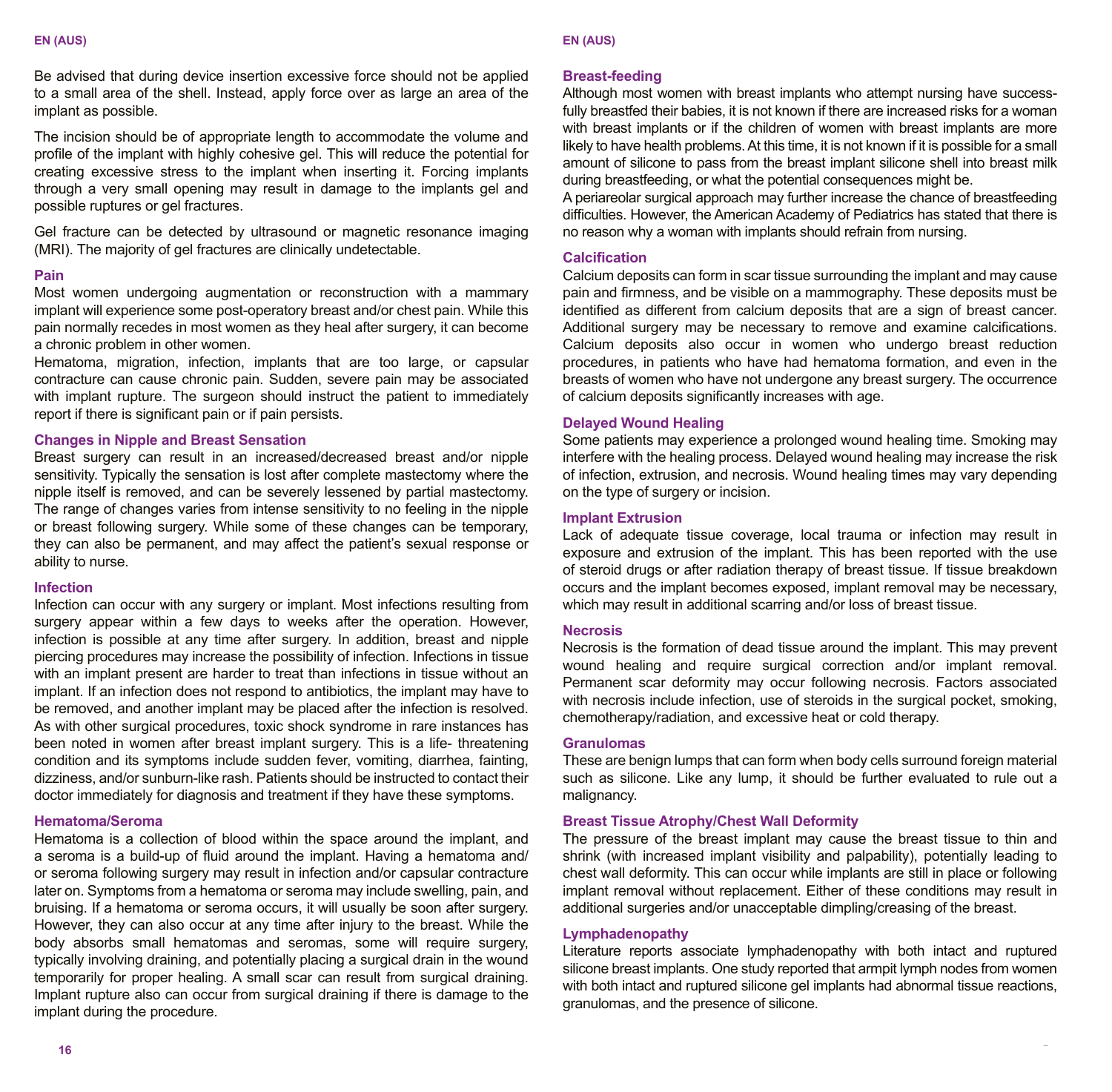#### **EN (AUS) EN (AUS)**

These reports occurred in cases of women who had implants from a variety of manufacturers and implant models.

#### **Unsatisfactory Results**

Unsatisfactory results such as wrinkling, asymmetry, implant displacement/ migration, incorrect size, implant palpability/visibility, scar deformity, and/or hypertrophic scarring, may occur. Some of these results may cause discomfort. Pre-existing asymmetry may not be entirely correctable by implant surgery. Revision surgery could be indicated to increase patient satisfaction, but this involves additional considerations and risks. Careful preoperative planning and surgical technique can minimize but not always prevent unsatisfactory results.

# **Other Reported Conditions**

There have been reports in the literature of other conditions in women with silicone breast implants. Many of these conditions have been studied to evaluate their potential association with breast implants. However, no causal relationship has been established between breast implants and the conditions listed below.

# *Connective Tissue Disease (CTD)*

Since the early 1990s, nearly a dozen comprehensive systemic reviews have been commissioned by government health ministries in several countries to examine the alleged links between silicone gel breast implants and systemic diseases. A clear consensus has emerged from these independent scientific reviews that there is no clear evidence of a causal link between the implantation of silicone breast implants and connective tissue disease.

#### *Cancer*

Breast cancer reports in the medical literature reveal that patients with breast implants are not at a greater risk than those without breast implants for developing breast cancer. Some reports have suggested that breast implants may interfere with or delay breast cancer detection by mammography and/ or biopsy; however, other reports in the medical literature indicate that breast implants do not significantly delay breast cancer detection or adversely affect cancer survival prognosis in implanted women. Some studies even suggest lower rates of breast cancer in women with breast implants.

# *Neurological Disease, Signs, and Symptoms*

Some women with breast implants have experienced neurological disturbances (e.g., visual symptoms or alterations in sensation, muscle strength, walking, balance, thinking or memory) or diseases (e.g., multiple sclerosis) and they believe those symptoms are related to their implants. However, there is no evidence in published literature of a causal relationship between breast implants and neurological disease.

#### **Gel Diffusion**

Small quantities of silicone may diffuse through the elastomer envelope of silicone gel-filled implants. The detection of small quantities of silicone in the periprosthetic capsule, axillary lymph nodes and other distal regions in patients with apparently intact gel-filled implants has been reported in the literature. Some studies on long-term implants have suggested that gel-bleed may contribute to the development of capsular contracture and lymphadenopathy. On the other hand, evidence against gel-bleed being a significant contributing factor to capsular contracture and other local complications is provided by the fact that there are similar or lower complication rates for silicone gel-filled breast implants than for saline-filled breast implants.

#### **Malposition**

Malposition of a breast implant is defined as an incorrect placement during

surgery or the shifting of the implant from its original position. Malposition has been a frequent event reported due to its multifactorial causes and it can be expected during the lifetime of the device.

The shifting of the implants can be produced by trauma, capsular contracture, gravity, or initial wrong placement. The surgeon must plan the operation carefully and conduct the surgery with a technique that can minimize, but not completely evade the risk of malposition. The risk associated with this event is dissatisfaction with aesthetic outcomes.

The clinical symptoms manifested by the patients are change in breast shape, displacement or sensation of firmness. Revision surgery may be indicated to achieve patient satisfaction. New considerations and risks need to be taken into account before performing a revision surgery.

#### **Bottoming-out**

The inferior displacement of a breast implant, increasing the distance between the nipple-areolar complex and the inframammary fold, after breast implant surgery. Risk factors reported in the literature are, but not limited to the quality of the preexisting breast tissue (thin subcutaneous tissue, defective dermal elements, breast tuberosity), the breast implant selection (larger implants), the IMF dissection and the placement of the implant during surgery (submuscular and subglandular planes). The clinical symptoms resulting from a bottoming out implant are asymmetry, upward-pointing nipples, sagging breast, palpable implant, among others. Prevention of this complication is based on the anticipation of the possible causes, for example: a careful and individual assessment of the mammary soft-tissues, a careful implant selection, preparation with a technique that can minimize the risk, and to provide adequate breast support after the surgery. The treatments may vary depending on the severity of the complication and go from a simple sub mammary fixation to the use of additional supporting materials.

#### **Flipping**

Anterior/posterior malposition, also called flipping, has been described to occur more frequently with cohesive gel implants. The shape of the breast is lost because the flat base of the implant is positioned anteriorly, deforming the breast of the patient. It has been reported in the literature that the interaction between breast envelopes, physical characteristics of the implant, and the pocket dissection is the cause of malposition. Other theories include the involution of the breast tissue. Regarding the implant characteristics, it has been associated with the presence or absence of texturing, the shape/profile of the implant, and the gel-filling ratio. Other factors such as infection, hematoma, capsular contracture, dissection, surgeon´s experience, physical activity, and external manipulation of the implant could potentially contribute to the development of this complication. The diagnosis is based on clinical evidence: the patient complaints of loss of breast shape, which is confirmed by the inspection of the affected area. MRI or CT imaging to validate the diagnosis can be useful but are not necessary. Flipping can be treated with bimanual manipulation in the office and can be repeated in recurrent cases. However, in some cases, it may be necessary a revision surgery to reduce pocket dimensions.

#### **Interference with Mammography**

Breast implants (especially in subglandular placement) may complicate the interpretation of mammographic images by obscuring the underlying breast tissue and/or by compressing overlying tissue. Despite of the fact that the presence of breast implants lessens tissue compression range during mammography, a number of studies looking at breast cancers in women with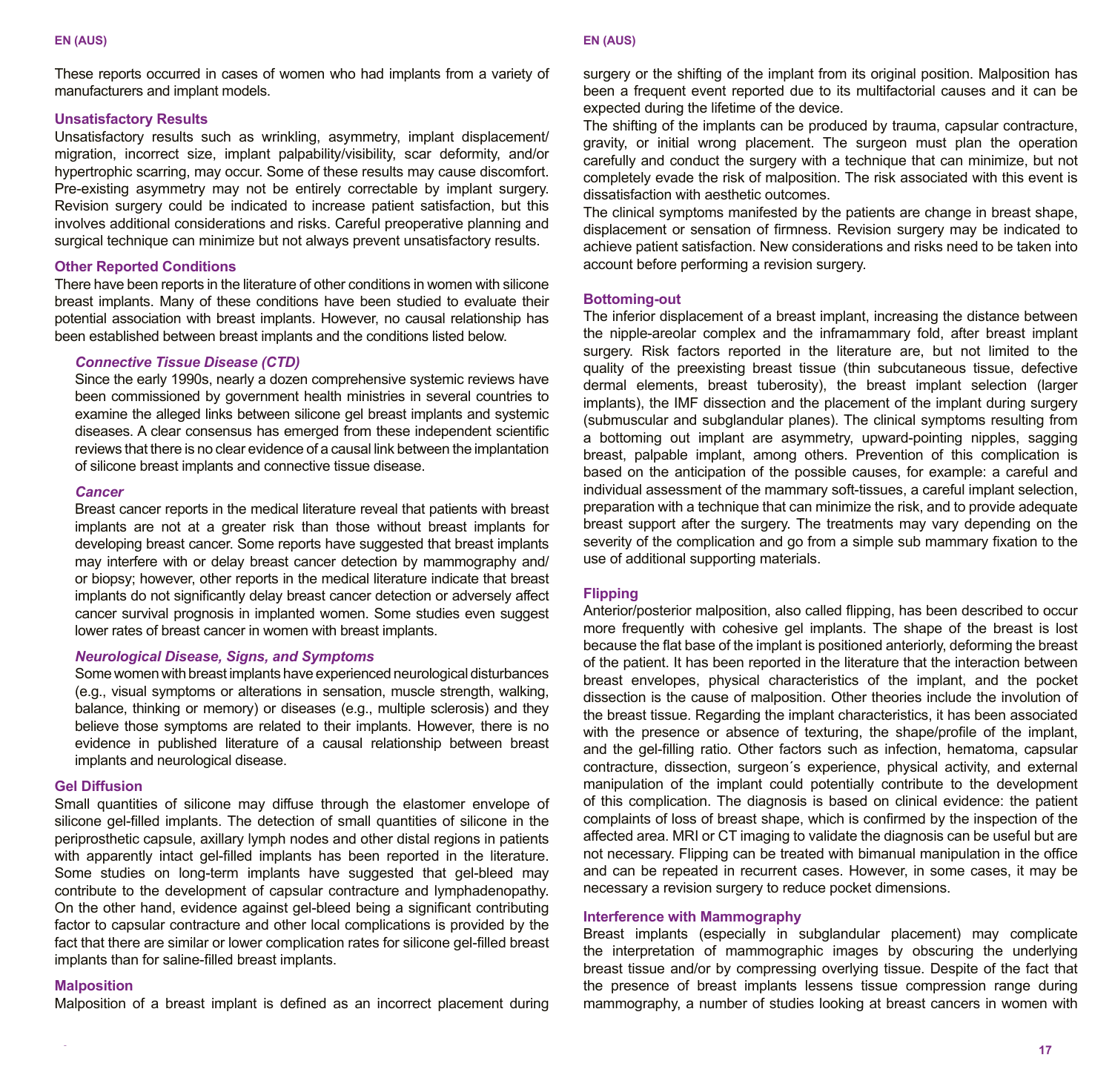implants have found no significant difference in stage of disease at time of diagnosis, and prognosis appears to be similar in implanted and nonimplanted patients. Accredited mammography centers, technicians with experience in imaging patients with breast implants, and use of displacement techniques are needed to adequately visualize breast tissue in the implanted breast. Anterior breast tissue is best visualized with displacement views and posterior breast tissue with compression views. The decrease in visible area of 35% with compression views is improved to 25% with displacement views.

#### **Interference with Magnetic Resonance Imaging (MRI)**

Sterile Silicone Breast Implants Motiva Implant Matrix® with a *microtransponder* are considered MRI conditional. The *microtransponder*, during an MRI study, can create an MRI image immediately around the *microtransponder* (known as an artifact) that can prevent radiologists from being able to see parts of the implant's footprint and parts of the patient's tissue.

Therefore, there are potential added MRI risks associated with this artifact including, but not limited to, an inadequate evaluation of the implant shell for the detection of rupture or missing a diagnosis of cancer should it obscure a cancer in the artifact area.

Calculated risk of missing a shell rupture due to the artifact is 1 for every 166,000 units of Motiva Implants® with Qid® (*microtransponder*).

Risk of missing breast cancer detection due to the artifact has been determined to be 1 high-risk patient with a cancer recurrence for every 596 high-risk patient MRI screening exams performed on patients with Qid Motiva Implants®. When MRI is used in combination with US, to screen the high-risk patient group, it would take 17,892 MRI and US combination screening exams before a patient with cancer recurrence is likely to be missed (false negative).

Reduction of these risks can be achieved by performing an Ultrasound (US) in addition to the MRI thereby allowing the radiologist to see the area within the artifact produced in the MRI. As such, the radiologist should be informed of the presence of the *microtransponder* and that it is embedded near the patch area inside the breast implant. The presence of an MRI imaging void artifact should be anticipated along with its expected size.

# **Breast Implant Associated-Anaplastic Large Cell Lymphoma (BIA-ALCL)**

BIA-ALCL is a rare type of T-cell lymphoma involving cells of the immune system. The World Health Organization in the year 2016 recognized it as a breast implant-associated disease. The exact number of cases remains difficult to determine due to significant limitations in worldwide reporting and lack of global implant sales data. It has been reported that most data suggest that BIA-ALCL occurs more frequently following implantation of breast implants with textured surfaces rather than those with smooth surfaces.

The French National Agency for Medicines and Health Products Safety (ANSM) has requested manufacturers of textured breast implants to perform biocompatibility testing. Establishment Labs has complied with this request.

There is a significant body of medical literature relating to breast implants and the risk of developing ALCL. According to the FDA, all of the information reviewed as of the date of FDA's March 2017 notice, suggests that "women with breast implants have a very low but increased risk of developing ALCL compared to women who do not have breast implants". Most cases of breast implant associated ALCL are treated by removal of the implant and the capsule surrounding the implant and some cases have been treated by chemotherapy and radiation.

The following are considerations from the FDA to the investigators regarding BIA-ALCL:

If you have patients with breast implants, you should continue to provide them routine care and support including regular clinical follow-up. BIA-ALCL is a very rare condition; when it occurs, it has been identified most frequently in patients undergoing implant revision operations for late onset persistent seroma. Because it has generally only been identified in patients with late onset of symptoms such as pain, lumps, swelling, or asymmetry, prophylactic breast implant removal in patients without symptoms or other abnormality is not recommended.

Current recommendations include the steps below:

Be aware that most confirmed cases of BIA-ALCL have occurred in women with textured breast implants. Provide the manufacturers labeling as well as any other educational materials to your patients before surgery and discuss with them the benefits and risks of the different types of implants.

Consider the possibility of BIA-ALCL when you have a patient with late onset, persistent peri-implant seroma. In some cases, patients presented with capsular contracture or masses adjacent to the breast implant. If you have a patient with suspected BIA-ALCL, refer the patient to an appropriate specialist for evaluation. When testing for BIA-ALCL, collect fresh seroma fluid and representative portions of the capsule and send for pathology tests to rule out BIA-ALCL. Diagnostic evaluation should include cytological evaluation of seroma fluid with Wright Giemsa stained smears and cell block immunohistochemistry testing for cluster of differentiation (CD) and Anaplastic Lymphoma Kinase (ALK) markers. Develop an individualized treatment plan in coordination with the patient's multi-disciplinary care team. Consider current clinical practice guidelines, such as those from the Plastic Surgery Foundation or the National Comprehensive Cancer Network (NCCN) when choosing your treatment approach.

For the latest statistical data on reported cases refer to: https://www.fda.gov/MedicalDevices/ProductsandMedicalProcedures/ ImplantsandProsthetics/BreastImplants/ucm239995.htm

# **INSTRUCTIONS FOR USE**

# *Single Use*

This product is intended to be used only in one patient for a single procedure. DO NOT reuse explanted implants. To reuse a single-use device could expose patients and staff to risks which outweigh the perceived benefits of using such devices. This product is not intended to be reprocessed in any way and/or used again, not even on the same patient. The reuse of single-use devices can affect their safety, performance and effectiveness, exposing patients and staff to unnecessary risk, such as infection, the inability to assure the proper cleaning and decontamination, the presence of residues of cleaning agents, reaction to endotoxins, exposure to other bio-hazards and/ or device failure. This practice may also have legal implications that vary according to each jurisdiction.

# *Product Traceability*

The product traceability stickers, provided with each device and located within the internal product packaging, provide product specific information and should be attached to the patient's chart for identification purposes. Stickers are also available for the Patient ID Card and the hospital files, if applicable. The surgeon should encourage the patient to participate in the Establishment Labs device-tracking program, entering their implant(s) information at www.motivaimplants.com.

This will help ensure that Establishment Labs has a record of each patient's contact information so that they can be contacted in the event of a field action or other problems with the implants of which they should be made aware.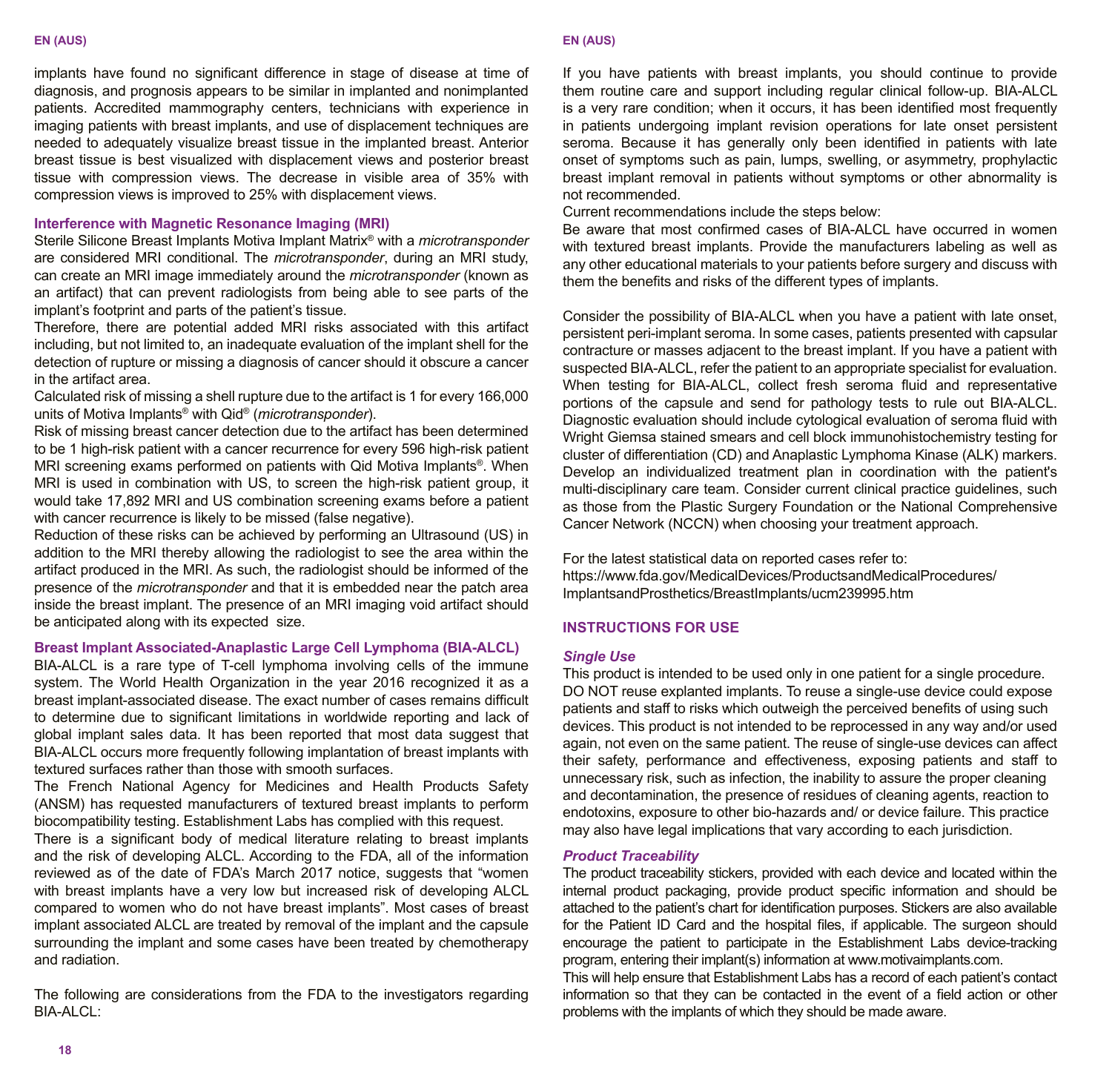#### **EN (AUS) EN (AUS)**

# *Sterile Product*

Product is sterilized by the manufacturer using Dry Heat Sterilization method, each sterile silicone breast implant is supplied in a sealed, double sterile barrier primary package. Use standard procedures to maintain sterility during transfer of the breast implant to the sterile field. Remove the breast implant from their packages in an aseptic environment, using talc-free gloved hands.

Sterility of the implant is maintained only if the thermoform packages, including the package seals, are intact.

**DO NOT** use the product if the thermoform packages or seals have been damaged. **DO NOT** re-sterilize the product.

Avoid prolonged exposure to extreme storage conditions. We recommend keeping these devices at room temperature, at atmospheric pressure, in dry conditions and away from direct sunlight.

**DO NOT** implant any device that may appear to have particulate contamination, damage, or loss of shell integrity. A sterile back-up implant must be readily available at the time of surgery.

**DO NOT** implant any device that may appear to have leaks or scratches.

# *How to Open Sterile Product Package*

**DO NOT** expose the breast implant to talc, sponges, towels, or other contaminants.

- **1.** A non-sterile team member should open the outer package.
- **2.** Remove the inner package and invert it over the sterile field, allowing the sealed inner thermoform package to gently slide into the field.
- **3.** Use the pull-tab to open the lid of the inner thermoform package.
- **4.** Retrieve the breast implant and examine it for any particulate contamination, damage, or loss of shell integrity. If satisfactory, return the breast implant to the inner thermoform tray. At this point, you might slightly rinse the implant with a small amount of saline to remove the static and cover the tray whit the lid until implantation to prevent contact with airborne and surgical field particulate contaminants.

# *Surgical Technique and Implant Selection*

There are several surgical techniques that can be used to perform the implantation of silicone gel-filled breast implants. Therefore, the surgeon is advised to use his/her clinical judgment in choosing the procedure that is best for the patient, consistent with this product insert. After setting realistic aesthetic goals that assure mutual understanding between doctor and patient, the surgeon must choose from current and accepted surgical techniques to minimize the incidence of adverse reactions and achieve the best results.

The surgeon must carefully assess the implant size, projection and surface, as well as the incision placement, pocket dissection and implant placement criteria according to the patients' anatomy and desired aesthetic outcomes.



#### *Incision Site Selection*

- The periareolar incision is usually more concealed but may considerably reduce the possibility of future breastfeeding as compared to other incision sites. A periareolar incision may be associated with a higher risk of changes in nipple sensation.
- The inframammary incision is generally less concealed than the periareolar, but it is associated with less breast-feeding difficulties.
- The axillary incision is the least concealed of all incision sites.
- The periumbilical approach should not be used with Sterile Silicone Breast Implants Motiva Implant Matrix® for a number of reasons, including potential damage to the implant shell.



#### *Implant Placement Selection*

- The possible benefits of submuscular placement are that it may result in less palpable implants, less likelihood of capsular contracture, and easier mammographies. This placement may be preferable if the patient has thin or weakened breast tissue. However, submuscular placement is associated with a longer surgical procedure, a more prolonged recovery period and more pain. Also, it may make it more difficult to perform some reoperation procedures.
- Subglandular placement may make surgery and recovery shorter, be less painful, and provide easier access for reoperation than the submuscular placement. However, this placement may result in more palpable implants, greater risk of capsular contracture, ptosis and increased difficulty in imaging the breast with mammography.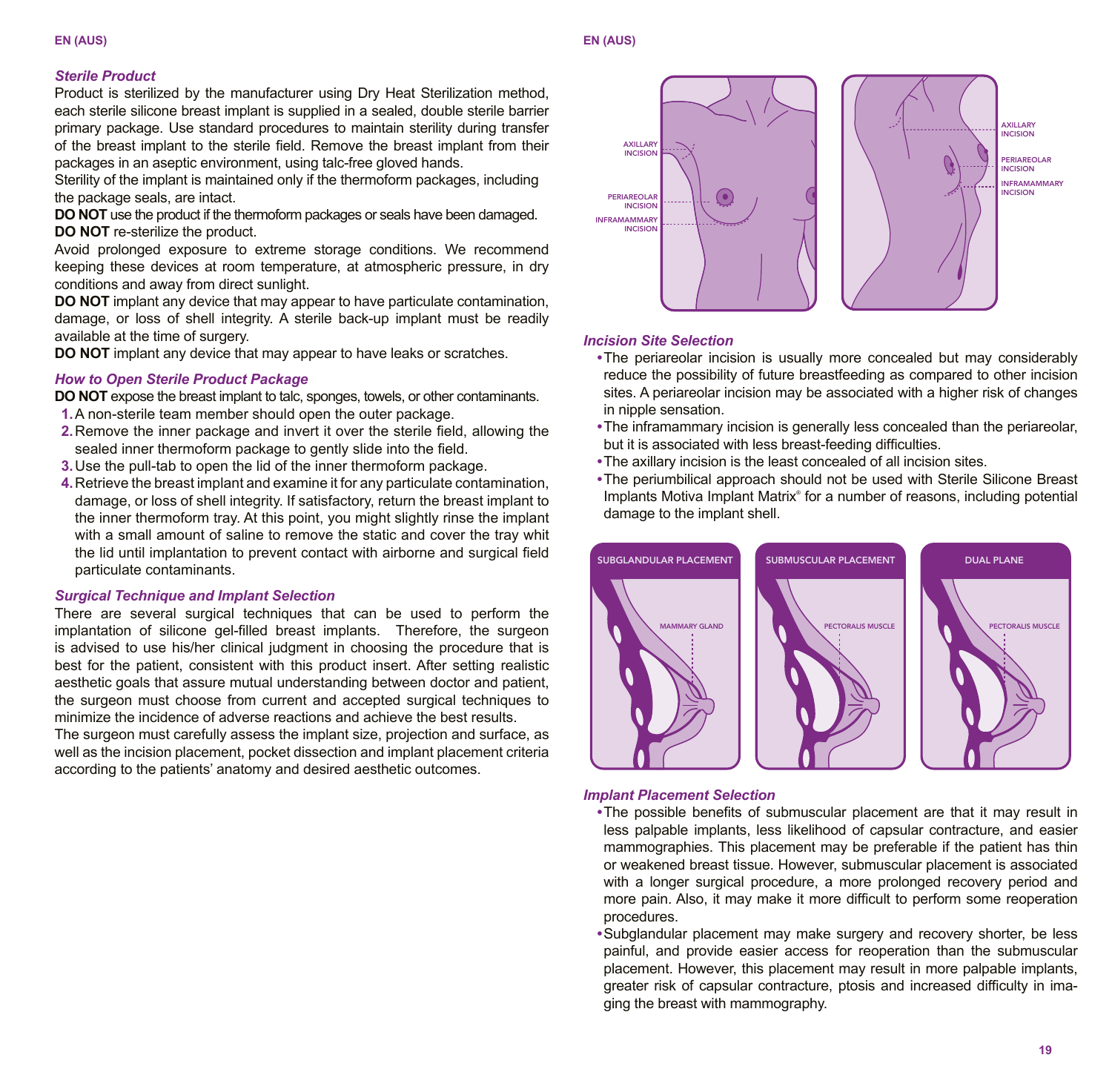**•** Dual plane placement has been associated by some authors with the benefits of submuscular placement with the advantages of a faster recovery and less pain and postoperative discomfort.

#### *During the Surgical Procedure:*

- It is advisable to have more than one size of breast implant in the operating room at the time of surgery to allow for flexibility in determining the appropriate size to be used.
- A backup implant should also be available.
- Be advised that during device insertion excessive force should not be applied to a small area of the shell. Instead, apply force over an area of the implant as large as possible.
- The incision should be of appropriate length to accommodate the volume and profile of the implant with highly cohesive gel. This will reduce the potential for creating excessive stress to the implant when inserting it. Forcing implants through a very small opening may result in damage to the implants gel and possible ruptures or gel fractures. In the event of gel fracture during implantation, do not insert the implant in to the patient's body and replace it with a new one
- Insufficient pocket dissection increases the risk of rupture and incorrect positioning of the implant. A well-defined, dry pocket of adequate size and symmetry must be created to allow the implant to be placed flat on a smooth surface.
- During breast implant surgery, all devices should be thoroughly assessed for gel fracture, gel bubbles or any other device failures before being inserted into the patient's body. Do not insert an implant with gel fractures at any point, instead replace the implant with a new one.
- During explantation, surgeons must assess intraoperatively the integrity of the breast implant to identify presence or absence of rupture, gel fracture and gel migration. In the case of a device failure the implant should be returned to Establishment Labs for revision.
- **DO NOT** use lubricants during placement since they increase the risk of pocket contamination and may also affect the tissue-capsule interface.
- **DO NOT** damage the breast implant with sharp surgical instruments such as needles and scalpels, blunt instruments such as clamps and forceps, or by over-handling and manipulation during introduction into the surgical pocket.
- **DO NOT** use excessive force during breast implant placement.
- **DO NOT** manipulate the implant for radial expansion, compression or dissection of the pocket.
- **DO NOT** use more than one implant per breast pocket.

# *Maintaining Hemostasis/Avoiding Fluid Accumulation*

The risk of postoperative hematoma and seroma may be reduced by carefully The risk of postoperative hematoma and seroma may be reduced by carefully handling the hemostasis during surgery, and possibly also by postoperative use of a closed drainage system. Persistent or excessive bleeding must be controlled before implantation.

Any postoperative evacuation of hematoma or seroma must be conducted with care to avoid contamination or damage to the breast implant.

#### *Instructions and precautions for removal*

Among the most common reasons for breast implant removal are complications such as capsular contracture, implant rupture and implant malposition, as well as the patient´s desire to change the implant size or shape. The surgeon is advised to use his/her clinical judgment in choosing from current and accepted breast implants removal and replacement surgical techniques to minimize the

#### **EN (AUS) EN (AUS)**

incidence of adverse reactions and achieve the best results for the patient.

# *Disposal Method*

Treat product that is not returned to the manufacturer as bio hazardous infectious material. Used device can be disposed in suitable disposal unit and subsequently be incinerated by a specialized collection service or in accordance with local regulations.

# **SPECIFIC INSTRUCTIONS FOR USE**

# **APPLICABLE TO BREAST IMPLANTS CONTAINING A**  *MICROTRANSPONDER*

#### **Description**

Sterile Silicone Breast Implants Motiva Implant Matrix® with Q Inside® Safety Technology (*microtransponder*) include a miniaturized, implantable, radio frequency identification device (RFID), which is safely embedded in the breast implant filler material. Scanners to scan and read the information in the *microtransponders* are purchased separately. The *microtransponder* is a passive device that contains an electronic circuit that is activated externally by a low-power electromagnetic field, emitted by a handheld battery powered scanner. The *microtransponder* is used to store an electronic serial number (ESN). The ESN number is used by patient-approved physicians and other health professionals.

#### **Indications**

The *microtransponder* is indicated for use as a miniature, long-term implantable device that is inserted into the breast implant. The *microtransponder* in the breast implant provides the patient an electronic serial number that may be used to access a database containing the breast implant information (serial and lot numbers; reference number; volume, size and projection, model, surface type, manufacturing date, etc.).

# **Contraindications**

Breast implants containing a *microtransponder* should not be used in patients known to have allergies or sensitivity to the composition of the *microtransponder* (USP Type III glass).

#### **Precautions**

Patients with breast implants containing a *microtransponder* may safely undergo MRI diagnostics in up to 3 Tesla cylindrical systems. See section below: INSTRUCTIONS FOR PATIENTS UNDERGOING MRI for detailed instructions.

# **Instructions For Patients Undergoing MRI**

The patient should be monitored continuously throughout the MRI procedure using visual and audio means (e.g. intercom system). Instruct the patient to alert the MRI system operator of any unusual sensations or problems so that, if necessary, the MRI system operator can immediately terminate the procedure. Provide the patient with a means to alert the MRI system of any unusual sensations or problems.

Do not perform the MRI if the patient is sedated, anesthetized, confused, or otherwise unable to communicate with the MRI system operator.

Patients should be advised to have regular MRIs over their lifetime to screen for silent rupture even if they are not having any apparent problems. As mentioned before, it is advised by the FDA to have the first MRI 3 years postoperatively, then regularly at 2-year intervals.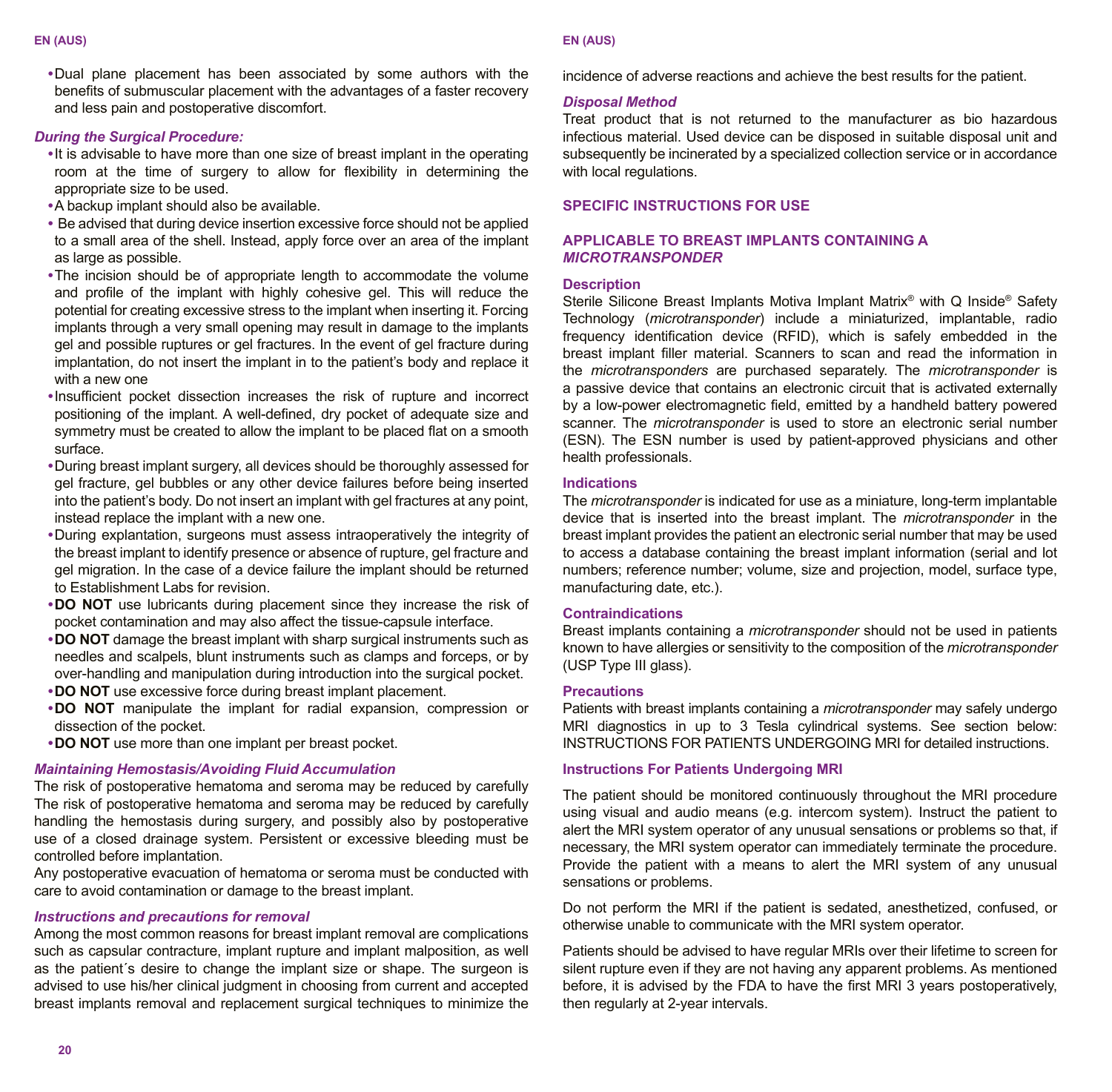Sterile Silicone Breast Implants Motiva Implant Matrix® are MRI conditional. The patient implanted with Sterile Silicone Breast Implants Motiva Implant Matrix® can undergo MRI scan under the following conditions:

- Static magnetic field of 1.5-Tesla and 3 -Tesla only.
- Maximum spatial gradient magnetic field of 4.000-gauss/cm (40-T/m) (extrapolated).
- Maximum MR system reported, whole body averaged specific absorption rate (SAR) of 2-W/kg for 15 minutes of scanning (i.e., per pulse sequence) in the Normal Operating Mode.
- Under the scan defined conditions, the Sterile Silicone Breast Implants Motiva Implant Matrix® with Q Inside® Safety Technology is expected to produce a maximum temperature rise of 1.5<sup>o</sup>C after 15 minutes of continuous scanning (i.e., per pulse sequence).

In non-clinical testing, the magnetically induced displacement force and magnetically induced torque were tested, and no clinically significant displacement or torque was detected. Sterile Silicone Breast Implants Motiva Implant Matrix® with Q Inside® Safety Technology contains a *microtransponder* that creates an imaging void during breast implant MRI (known as artifact effect) that can block visualization of a small area around the *microtransponder*. In non-clinical testing, the image artifact caused by Sterile Silicone Breast Implants Motiva Implant Matrix® extends approximately 15 mm radially from the RFID when imaged using a gradient echo pulse sequence and a 3-Tesla MR system.

In selected cases, additional imaging techniques such as ultrasound, tomosynthesis, digital compression mammogram, subtraction contrast mammography and scintimammography are recommended to complement the visualization of the region affected by the artifact and improve the overall diagnosis.

Studies conducted by the manufacturer indicate that the use of a "combined" or "dual" modality, using additional imaging technologies (i.e. MRI with: Ultrasound, Mammography, Tomosynthesis, etc.), may considerably increase the diagnostic accuracy of procedures involving Sterile Silicone Breast Implants Motiva Implant Matrix<sup>®</sup> with Q Inside<sup>®</sup> Safety Technology. The addition of other imaging modalities, using standard practices, allows for the complete radiological survey of the breasts

# **Additional Instructions For Use**

Additional Directions for Use for breast implants which include a *microtransponder*:

- Verify the *microtransponder* in the implant before opening the sterile barriers, using the corresponding scanner, if available.
- Re-verify the *microtransponder* in the implant after implantation using the corresponding scanner, if available.

#### **Caution**

If the breast area is subsequently subjected to physical trauma as a result of accident or injury, the patient shall consult her physician to ensure that the *microtransponder* is properly functioning. If for any reason the *microtransponder* would stop being scannable by the appropriate scanner, this sole situation will not impair the breast implant to continue fulfilling its function appropriately and does not constitute a complication.

# **SPECIFIC INSTRUCTIONS FOR USE DEVICE TRACKING**

Silicone gel-filled breast implants are subject to device tracking. Compliance with this requirement is mandatory. This means that it is required to report to

#### **EN (AUS) EN (AUS)**

Establishment Labs, either directly or through a representative, the lot and serial numbers of the device(s) implanted in a patient, the date of the surgery, the ID number and personal contact information, and information related to the surgeon's practice.

Establishment Labs strongly recommends that all patients receiving silicone gel-filled breast implants participate in the Establishment Labs devicetracking program, entering their implant information at www.motivaimplants. com/#implantRegistration. This will help ensure that Establishment Labs has a record of each patient's contact information so that they can be contacted in the event of a field action or other situations with the implants of which they should be made aware

#### **PROCEDURE RECORDING AND DEVICE ID CARD**

Each breast implant is supplied with five Patient Record Labels showing the reference number, lot number, serial number, side (left or right), and volume of the implant. Patient Record Labels are located on the internal product packaging attached to the main label. To complete the Patient ID Card, adhere one Patient Record Label for each implant on the back of each patient's ID Card. Another label should be affixed to the patient's chart. A third label should be attached to the practitioner's records and the fourth label is provided for hospital records when applicable. A spare label is also provided. If a Patient Record Label is unavailable, the appropriate information may be copied by hand from the device label.

# **PATIENT ID CARD**

Every patient must have a record of her surgical procedure in case of future consultations or additional surgeries. Each implant is provided with a Patient ID card, which must be given to the patient for personal reference. Apart from the information stated on the Record Labels that should be affixed to the back of the card, the Patient ID card includes the patient's name, position of the implant (submuscular, subglandular, dual plane, other), date of implantation and name of the treating surgeon.

#### **INFORMATION ON EXPECTED LIFETIME**

In practice, it is not possible to predict accurately the actual lifetime of an individual implant. It is well understood that several factors are beyond the control of the manufacture. These factors might have a significant effect on the lifetime of an individual device. These factors include the actual implantation procedure, the anatomy and state of health of the patient and regular activities (for example sporting activities), as well predictable and unpredictable external mechanical influences.

# **REPORTING AND DEVICE RETURN EFFORTS**

In the event of an explantation, the reason for explantation should be reported on the Establishment Labs Complaint Notification Form and the explanted device returned to the local Establishment Labs representative. In case there is no local representative available, report directly at Establishment Labs Coyol Free Zone and Business Park Building 4<sup>th</sup> Street, Building B-15, Alajuela, Costa Rica; Phone: +506 2434-2400 or https://motiva.health/support/.

The explanted device must be decontaminated and properly packaged before returning it according to the Establishment Labs Explanted Implants Return Protocol. In case local health codes do not allow for the implant to be returned, please contact us directly at https://motiva.health/support/ for specific instructions.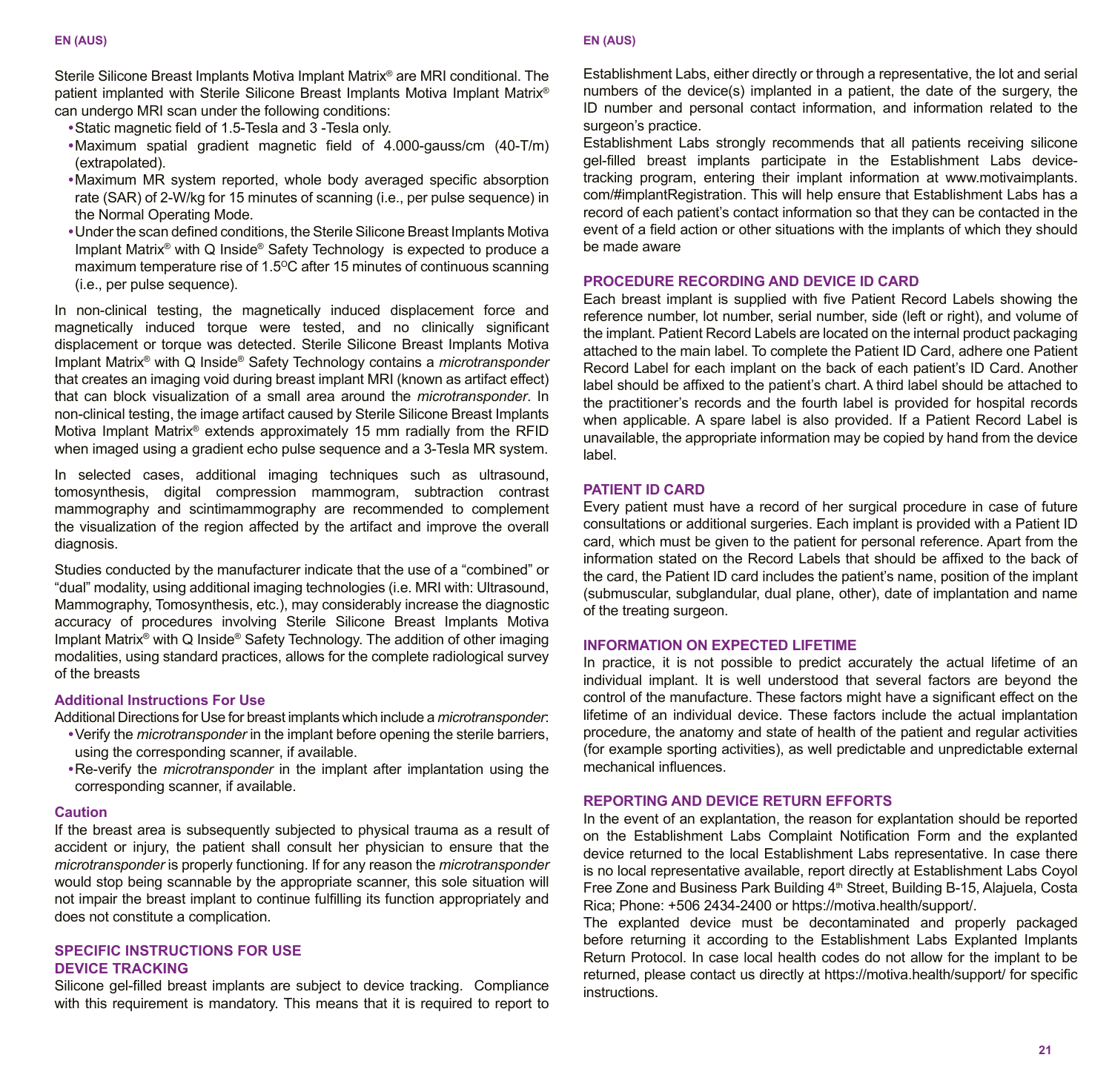#### **EN (AUS) EN (AUS)**

# **PRODUCT EVALUATION**

Establishment Labs requires that any complications resulting from the use of this device be brought to the immediate attention of the company through the Sterile Silicone Breast Implants Motiva Implant Matrix® complaint notification form addressed to Establishment Labs Coyol Free Zone and Business Park Building 4<sup>th</sup> Street, Building B-15, Alajuela, Costa Rica; Phone: +506 2434-2400 or https://motiva.health/support/.

# **RETURNED GOODS POLICY**

Product returns should be handled through the local Establishment Labs representative. In case there is no local representative available, report directly at Establishment Labs Coyol Free Zone and Business Park Building 4<sup>th</sup> Street, Building B-15, Alaiuela, Costa Rica; Phone: +506 2434-2400 or customerservice@establishmentlabs.com.

All package seals must be intact for goods to be eligible for return. Returned products may be subject to a restocking charge. For more information, please contact the local Establishment Labs representative.

### **ESTABLISHMENT LABS ALWAYS CONFIDENT WARRANTY® LIMITED WARRANTY, LIMITATION OF LIABILITY, AND DISCLAIMER OF OTHER WARRANTIES**

The complete terms, conditions and limitations of the Establishment Labs Always Confident Warranty® can be reviewed in the website www.motivaimplants.com or can be provided by the local Establishment Labs representative. No warranty or program of Establishment Labs covers any costs, fees or expenses related to any medical treatment and/or the surgical replacement of the implants. Establishment Labs warrants that this product is free of manufacture defects at the time of its shipment. Establishment Labs shall not be responsible for any incidental or consequential loss, damage or expenses directly or indirectly arising from the use of this product. Establishment Labs's sole responsibility in the event that Establishment Labs determines the product was defective when shipped by Establishment Labs, shall be the replacement of the product. Establishment Labs S.A assumes no further liability. This warranty is in lieu of and excludes all other warranties not expressly set forth herein, whether express or implied by operation of law, or otherwise, including, but not limited to, any implied warranties of merchantability, suitability for use or performance.

# **MANUFACTURER**

Establishment Labs S.A.: Coyol Free Zone & Business Park Building 4<sup>th</sup> Street, Building B-15, Alajuela, Costa Rica. Phone: +506 2434-2400 customerservice@establishmentlabs.com www.establishmentlabs.com www.motiva.health

#### **EUROPEAN REPRESENTATIVE**

**Emergo Europe:** Prinsessegracht 20, 2514 AP The Hague, The Netherlands.

**EDC Motiva BVBA** Nijverheidsstraat 96, Wommelgem Antwerp 2160, Belgium





 $\epsilon$ 2797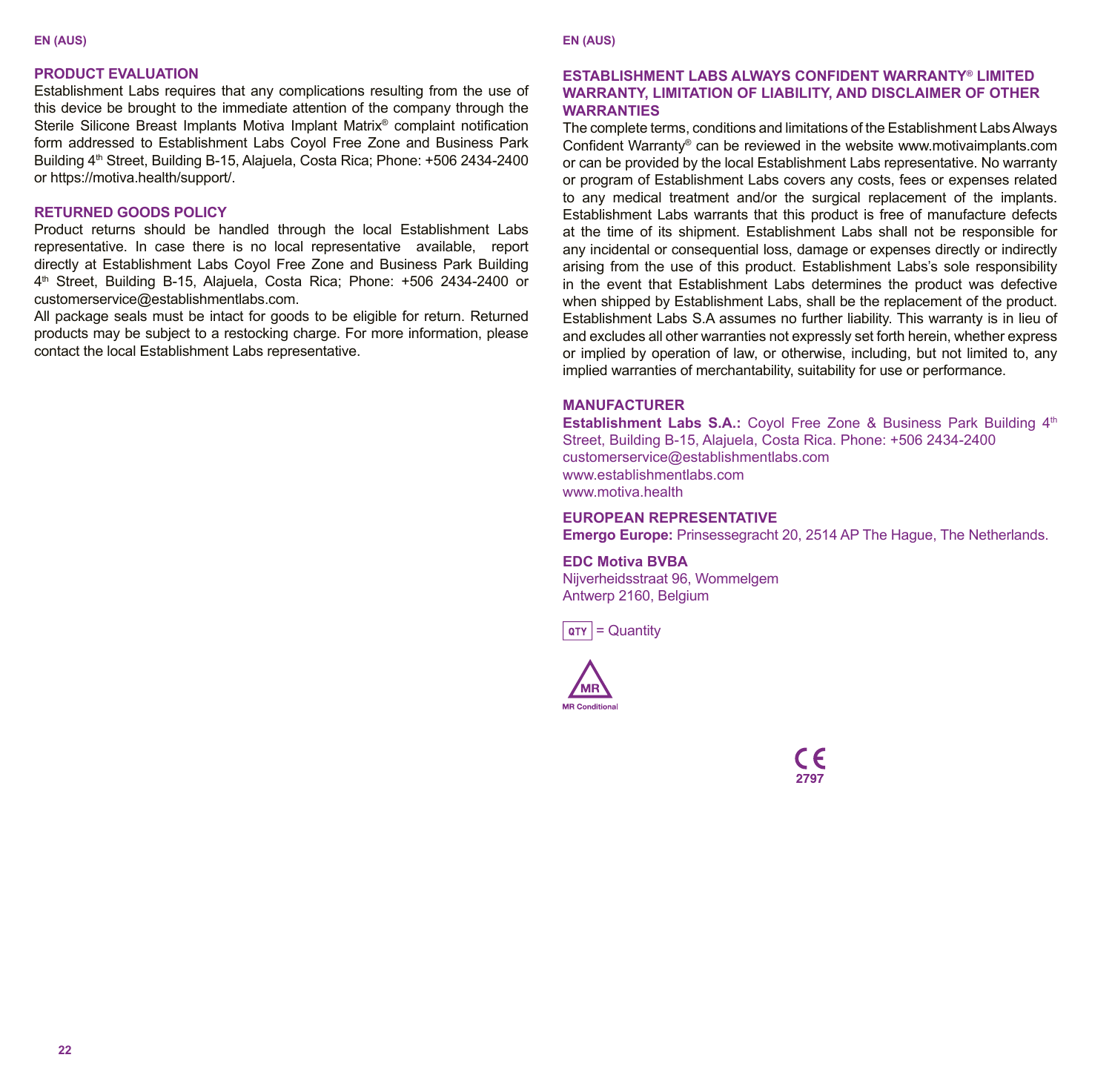#### **EN (AUS)**

# **MOTIVA IMPLANTS FEEDBACK FORM**

This survey provides valuable customer input that helps us offer the best possible service. **Thank you** for completing and returning the Motiva Implants® Feedback Form by mail to Establishment Labs Coyol Free Zone & Business Park Building 4th Street, Building B-15, Alajuela, Costa Rica, or by email: customerservice@establishmentlabs.com. You can also fill in the form on-line at www.motivaimplants.com.

| Name: | <b>Implant Information</b> |
|-------|----------------------------|
|       | Reference Number:          |
|       |                            |
| City: |                            |
|       |                            |

Please rate your satisfaction level with each of the following statements:

| $1 = \text{very satisfied}$ | $4 =$ somewhat dissatisfied   |  |  |  |  |  |  |  |
|-----------------------------|-------------------------------|--|--|--|--|--|--|--|
| $2$ = somewhat satisfied    | $5$ = very dissatisfied       |  |  |  |  |  |  |  |
| $3$ = neutral               | Leave blank if not applicable |  |  |  |  |  |  |  |
| <b>PACKAGING</b>            |                               |  |  |  |  |  |  |  |

| 1. How satisfied are you with the presentation<br>of the external product packaging?       |     |                |    | r.             | ( ) |
|--------------------------------------------------------------------------------------------|-----|----------------|----|----------------|-----|
| 2. Do you find the packaging easy to open?                                                 | . . | Э              |    |                |     |
| 3. How satisfied are you with the presentation<br>of the internal packaging (thermoforms)? | O   | ⊖              | ſ. | ∩              | ⌒   |
| 4. Do you find the device easy to retrieve<br>from its packaging?                          |     |                |    |                |     |
| 5. Please suggest any packaging improvements:                                              |     |                |    |                |     |
|                                                                                            |     |                |    |                |     |
| <b>PATIENT ID CARD</b>                                                                     | 1   | $\overline{2}$ | 3  | $\overline{A}$ | 5   |
| 1. How satisfied are you with the<br>presentation of the Patient ID Card?                  | O   | г.             | Γ. | С.             | ⊂   |
| 2. Do you think the Patient ID Card is easy<br>to find inside the box?                     | Π   | Ω              | O  |                |     |
| 3. How satisfied are you with the information<br>collected on the Patient ID Card?         |     |                |    |                |     |
| 4. Please suggest any Patient ID Card improvements:                                        |     |                |    |                |     |
|                                                                                            |     |                |    |                |     |
| <b>PRODUCT INSERT</b>                                                                      | 1   | $\overline{2}$ | 3  | 4              | 5   |
| 1. How satisfied are you with the presentation<br>of the Product Insert?                   | ×   | ⊖              | 11 | C              |     |
| 2. How satisfied are you with the information<br>provided in the Product Insert?           |     |                |    |                |     |
| 3. Please suggest any Product Insert improvements:                                         |     |                |    |                |     |
|                                                                                            |     |                |    |                |     |

| <b>LABELING</b>                                                                                                                                                                                                                               | 1               | $\overline{a}$ | 3   | 4 | 5 |  |  |
|-----------------------------------------------------------------------------------------------------------------------------------------------------------------------------------------------------------------------------------------------|-----------------|----------------|-----|---|---|--|--|
| 1. Rate your satisfaction with the information<br>provided on the external packaging labels.                                                                                                                                                  |                 | ()             | ()  | ◯ |   |  |  |
| 2. Rate your satisfaction with the information<br>provided on the internal packaging labels.                                                                                                                                                  |                 |                |     |   |   |  |  |
| 3. Please suggest any Product Labeling improvements:                                                                                                                                                                                          |                 |                |     |   |   |  |  |
|                                                                                                                                                                                                                                               |                 |                |     |   |   |  |  |
| <b>PRODUCT</b>                                                                                                                                                                                                                                | 1               | $\overline{2}$ | 3   | 4 | 5 |  |  |
| 1. Rate your satisfaction with the product range<br>available inside Motiva Implants®.                                                                                                                                                        | ∩               |                |     |   |   |  |  |
| 2. How satisfying is the appearance of the implant?                                                                                                                                                                                           | O               | 0              | ( ) | ∩ | ⊖ |  |  |
| 3. How satisfying is the feel of the implant?                                                                                                                                                                                                 | ◯               | ⊖              | ⊖   | ⊖ |   |  |  |
| 4. Rate your satisfaction with the implant ease<br>of insertion into the surgical pocket.                                                                                                                                                     | ∩               |                |     |   |   |  |  |
| 5. How satisfying is the quality of the product?                                                                                                                                                                                              | ∩               | ∩              | ∩   | ∩ | ∩ |  |  |
| 6. Rate your overall satisfaction with the product.                                                                                                                                                                                           |                 |                |     |   |   |  |  |
| $\bigcap$ Much better<br>◯ Somewhat better<br>() Average<br>$\bigcirc$ Somewhat worse $\bigcirc$ Much worse<br>If your answer is "somewhat worse", or "much worse", please explain:<br>8. Would you use Motiva Implants® again in the future? |                 |                |     |   |   |  |  |
| $\bigcirc$ Definitely<br>◯ Probably<br>○ Definitely not ○ Not sure                                                                                                                                                                            | () Probably not |                |     |   |   |  |  |
| If your answer is "probably not", "definitely not" or "not sure", please explain:                                                                                                                                                             |                 |                |     |   |   |  |  |
| 9. Would you recommend Motiva breast Implants <sup>®</sup> to a colleague?                                                                                                                                                                    |                 |                |     |   |   |  |  |
| $\bigcirc$ Definitely<br>$\bigcirc$ Probably<br>$\bigcap$ Not sure<br>◯ Definitely not                                                                                                                                                        | () Probably not |                |     |   |   |  |  |
| If your answer is "probably not", "definitely not" or "not sure", please explain:                                                                                                                                                             |                 |                |     |   |   |  |  |
| <b>SUPPORT</b>                                                                                                                                                                                                                                | 1               | 2              | 3   | 4 | 5 |  |  |
| How satisfied are you with delivery of the products?                                                                                                                                                                                          |                 |                |     |   |   |  |  |
| How satisfied are you with the support provided<br>by your distributor?                                                                                                                                                                       |                 |                |     |   |   |  |  |
| Please suggest how Establishment Labs can improve your customer experience:                                                                                                                                                                   |                 |                |     |   |   |  |  |